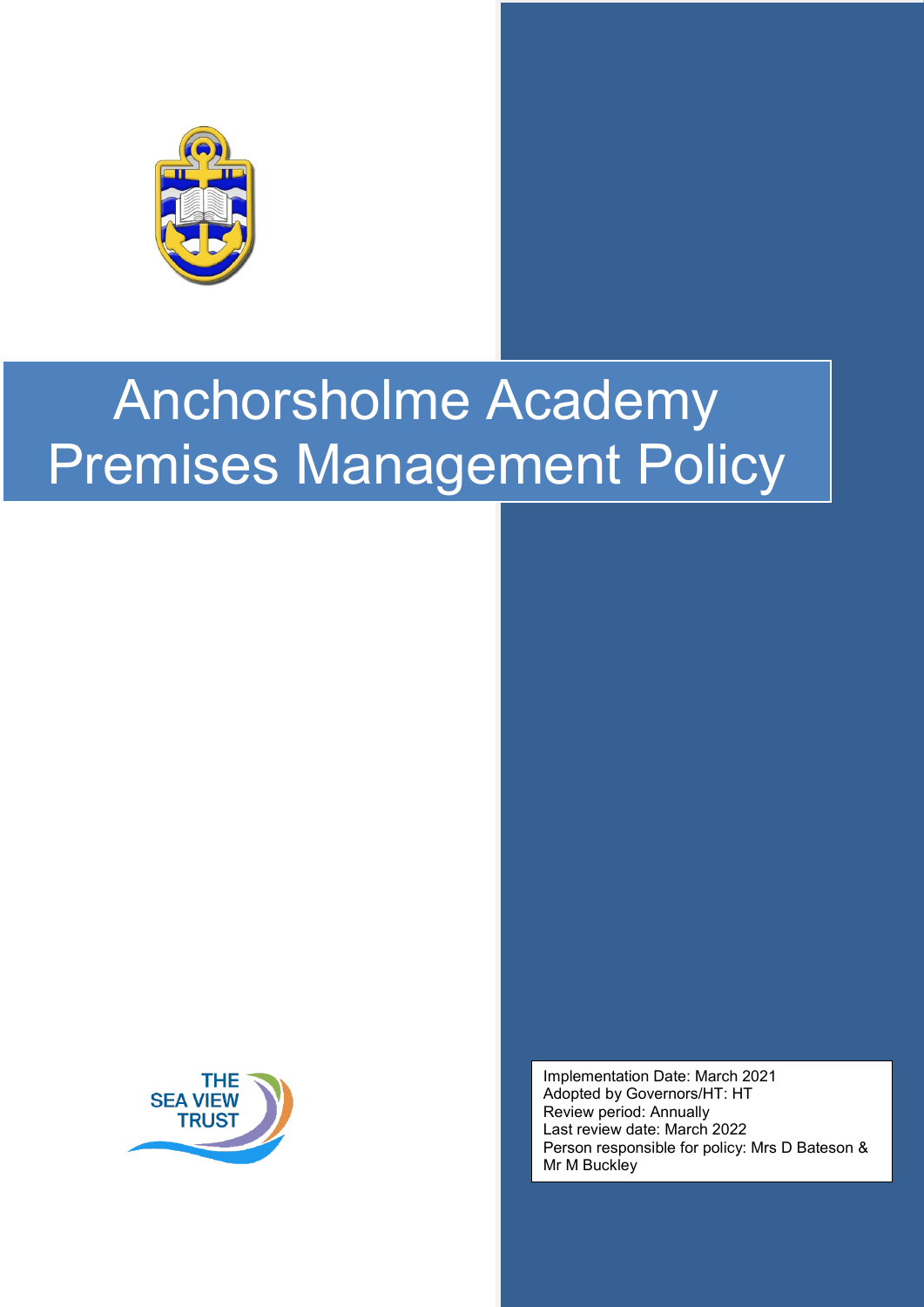## **Statement of Intent**

Anchorsholme Academy has a duty to ensure that buildings under their control comply with the statutory and regulatory standards.

The school will consider each building's:

- Condition focusing on the physical state of the premises to ensure safe and continuous operations as well as other issues involving building regulations and other non-education centric statutory requirements.
- Suitability focusing on the quality of the premises to meet curriculum or management needs and other issues impacting on the role of the school in raising educational standards.

#### **1. Legal Framework**

- $1.1.$ This policy will have consideration for and comply with the following legislation:
	- The Control of Asbestos Regulations 2012
	- The School Premises (England) Regulations 2012
	- Health and Safety at Work etc. Act 1974
	- The Management of Health and Safety at Work Regulations 1999
	- Statutory Premises Management Documents
	- School Standards and Framework Act 1998
	- The Education (School Premises) Regulations 1999
	- Equality Act 2010
	- The Lifting Operations and Lifting Equipment Regulations 1998 (LOLER)
- $1.2$ This policy will also have due regard to the following statutory and nonstatutory guidance:
	- DfE (2000) 'Guidance on first aid for schools'
	- DfE (2018) 'Health and safety: responsibilities and duties for schools'
	- DfE (2020) 'Managing asbestos in your school'
	- DfE (2015) 'Advice on standards for school premises'
	- DfE (2020) 'Good estate management for schools'
	- DfE (2019) 'Site security guidance'
	- DfE (2021) 'Keeping children safe in education 2021'
- $1.3.$ This policy operates in conjunction with the following school policies:
	- Fire and Emergency Policy
	- Health and Safety Policy
	- Lettings Policy
	- Medical and First Aid Policy

#### **2. Roles and Responsibilities**

- $2.1.$ The Governing Board is responsible for:
	- The overall implementation of this policy.
	- Ensuring the proper maintenance and repair of the school.
	- Ensuring asbestos is managed in line with legal requirements.
	- Ensuring the school is accessible and suitable for pupils, staff and visitors with SEND.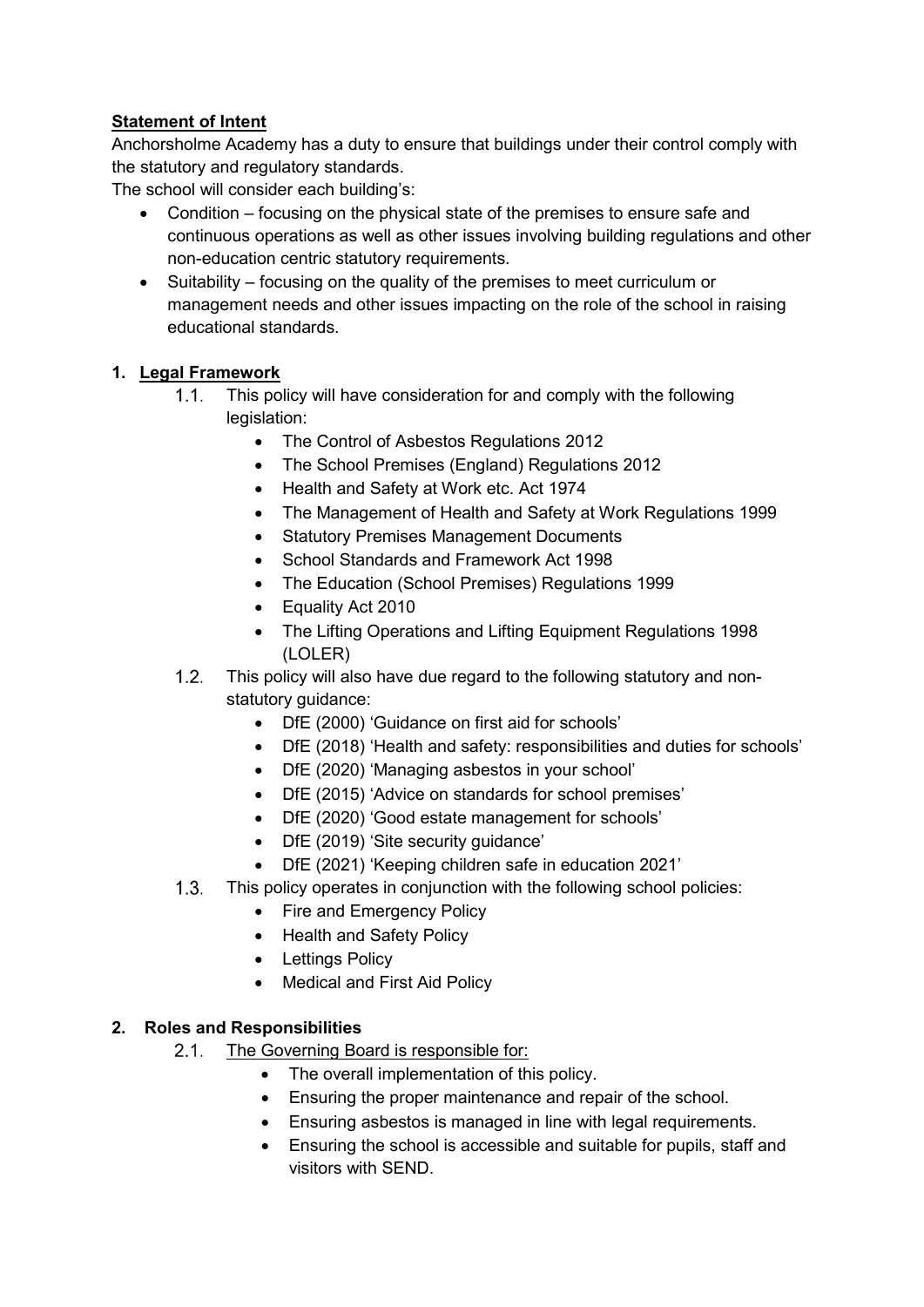- Ensuring that the school complies with the relevant health and safety and premises management legislation.
- $2.2.$ The Office Manager/Finance Lead is responsible for:
	- Ensuring that the school's fixtures, fittings and furnishings are highquality and value for money.
	- In collaboration with the Site Supervisor, coordinating and supervising maintenance and repair work, including securing any external contractor where necessary.
	- In collaboration with the Headteacher, managing the relevant staff members who are responsible for the management of the premises, e.g. cleaners and the Site Supervisor.
	- Managing any lettings in line with the Lettings Policy.
	- Purchasing new equipment and resources for the school.
	- Managing relevant staff members who are responsible for the management of the premises e.g. Site Supervisor.
- $2.3.$ The Site Supervisor is responsible for:
	- In collaboration with the Headteacher, the day-to-day implementation and management of the stipulations outlined in this policy.
	- Identifying and undertaking any maintenance and repair work.
	- In collaboration with the Office Manager, coordinating and supervising maintenance and repair work, including securing any external contractor where necessary.
	- Conducting the [Health and Safety Audit](#page-11-0) (see Appendix 1).
	- Conducting the [Asbestos Management Checklist](#page-16-0) (see Appendix 2).
	- Reviewing the school's Asbestos Management Plan annually.
	- Checking the school's compliance with the relevant health and safety and premises management legislation, and reporting any issues to the Headteacher/Governing Board as required.
	- Ensuring that hygiene is maintained at the school, including that the appropriate drainage is in place.
	- The security of the school, including locking down the school afterhours and reopening the school.
	- Conducting the relevant premises risk assessments, e.g. fire safety.
	- Arranging for periodic inspections to take place to comply with the requirements of the Electricity at Work Regulations 1989.
	- In collaboration with the Headteacher, ensuring any potential risks are identified, formally recorded, assessed and managed. This should include taking appropriate preventative and protective measures.
- $2.4$ The Headteacher is responsible for:
	- Ensuring the safety of the school's staff and pupils.
	- Ensuring that the premises meet the needs of people with SEND e.g. accessibility.
	- In collaboration with the Office Manager, managing the relevant staff members who are responsible for the management of the premises, e.g. cleaners and the Site Supervisor.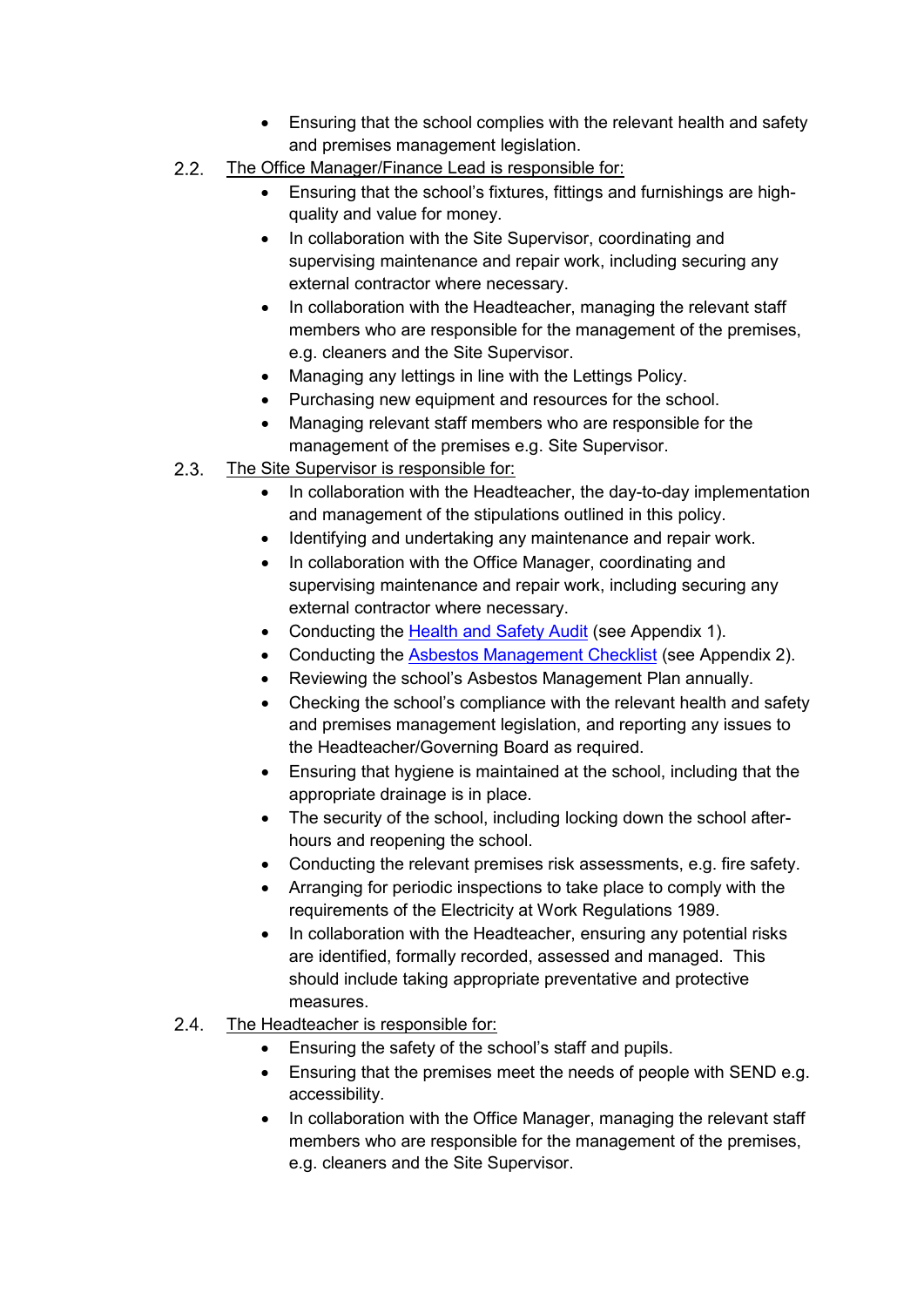- Reporting any issues with the premises to the Site Supervisor, Office Manager/Finance Lead and Governing Board as appropriate.
- In collaboration with the Site Supervisor, ensuring any potential risks are identified, formally recorded, assessed and managed. This should include taking appropriate preventative and protective measures.
- Reviewing this policy in liaison with the Site Supervisor and Office Manager.

#### **3. Asbestos**

- $3.1.$ The Governing Board, Headteacher and Site Supervisor will ensure that the school meets its duty to manage asbestos in school.
- $3.2.$ The Site Supervisor is the duty holder and is responsible for ensuring that asbestos materials are properly managed. The duty holder will be provided with the resources, skills, training and authority required to ensure the asbestos materials are managed effectively.
- $3.3.$ The school will have an asbestos register (including associated remedial actions) and an asbestos management plan (AMP).
- $3.4.$ The Site Supervisor will review the school's AMP annually.
- $3.5.$ The Site Supervisor will regularly monitor the effectiveness of the asbestos management arrangements to ensure that the risks are controlled.
- $3.6.$ Staff and visitors will be given relevant information to understand the risks related to asbestos. The Site Supervisor will ensure that all staff are informed of any asbestos located within the school.
- $3.7.$ The Site Supervisor and Headteacher will ensure that an asbestos survey is undertaken by a qualified contractor whenever necessary and that the outcomes are recorded.
- $3.8.$ The Site Supervisor, Office Manager/Finance Lead, Headteacher and Governing Board will arrange for any necessary repairs to the school regarding asbestos.

## **4. Water Supply**

- $4.1.$ The Site Supervisor will ensure that the school's water supply meets the regulatory requirements by carrying out the necessary checks at appropriate intervals, so that:
	- The school has a clean supply of water for domestic purposes, including a supply of drinking water.
	- Toilet facilities have an adequate supply of cold water and washbasins, and sinks and showers have an adequate supply of hot and cold water.
	- Hot water at the point of use does not pose a scalding risk.
- Risks relating to legionella bacteria will be managed by the school in the  $4.2$ following ways:
	- Checks will be performed monthly by a competent company and risks will be identified.
	- Records will be kept of checks conducted to ensure measures in place are effective.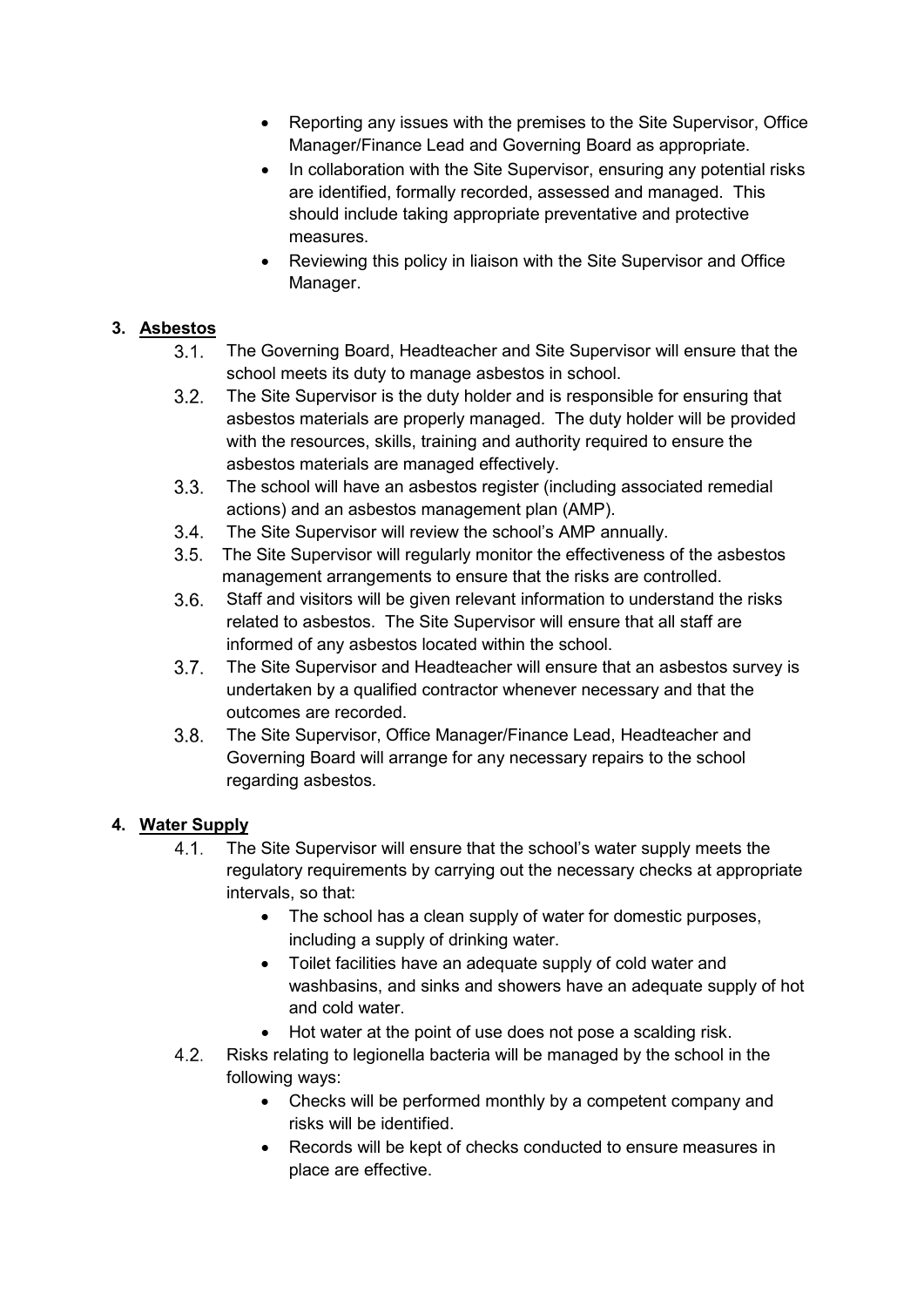$4.3.$ A legionella risk assessment and the preparation of the course of action will be undertaken by a company which offers these specialist services.

## **5. Temperatures**

- $5.1.$ Where there is a below-normal level of physical activity due to ill health or a physical disability, e.g. office areas and isolation rooms, the heating systems will be able to maintain a temperature of 21 °C. The school is able to facilitate additional heating via fan heaters and portable radiators etc.
- $5.2.$ Where there is a normal level of physical activity associated with teaching, private study or examinations, the heating systems will be able to maintain a temperature of 18 °C.
- $5.3.$ Where there is a high level of physical activity, e.g. PE sports halls, washrooms, sleeping accommodation and circulation spaces, the heating systems will be able to maintain a temperature of 15 °C.
- $5.4.$ The school's heating systems will be capable of maintaining the above criteria at a height of 0.5 metres above floor level when the external air temperature is –1 °C.
- $5.5.$ Air extract systems are employed to maintain a safe environment in the kitchen. This system will be examined and tested annually by an external company.
- Closed water circuits which operate under pressure will be checked periodically for leaks by the Site Supervisor.
- $5.7.$ Fan heaters will be checked and inspected periodically by the Site Supervisor to check the fan operation and condition of electrical connections.
- Air conditioning systems will be inspected by an energy assessor at regular  $5.8.$ intervals, not exceeding five years. An annual maintenance schedule will be undertaken.

## **6. Toilet and Washing Facilities**

- For pupils aged **4-5**, there will be **1** toilet and washbasin for every **20** pupils.  $6.1.$
- For pupils over **5**, there will be **1** toilet and washbasin per **15-20** pupils, which  $6.2.$ will be segregated into male and female for those over **8**.
- $6.3.$ No more than **2/3rds** of boys' appliances will be urinals.
- Toilet and washing facilities will be planned to ensure that:  $6.4.$ 
	- Hand washing facilities are provided within the vicinity of every toilet.
		- The facilities are properly lit and ventilated.
		- They are located in areas that provide easy access for pupils, and allow for supervision by members of staff, without compromising the privacy of pupils.
- Disabled toilets will have a toilet, washbasin and where possible, a shower or  $6.5.$ wash-down fitting.

## **7. Accessibility**

 $7.1.$ To be compliant with the Equality Act 2010, the Headteacher and SENDCO will create an Accessibility Policy, in collaboration with the Office Manager and Site Supervisor, to ensure the premises is accessible to pupils and adults with SEND and other specific needs.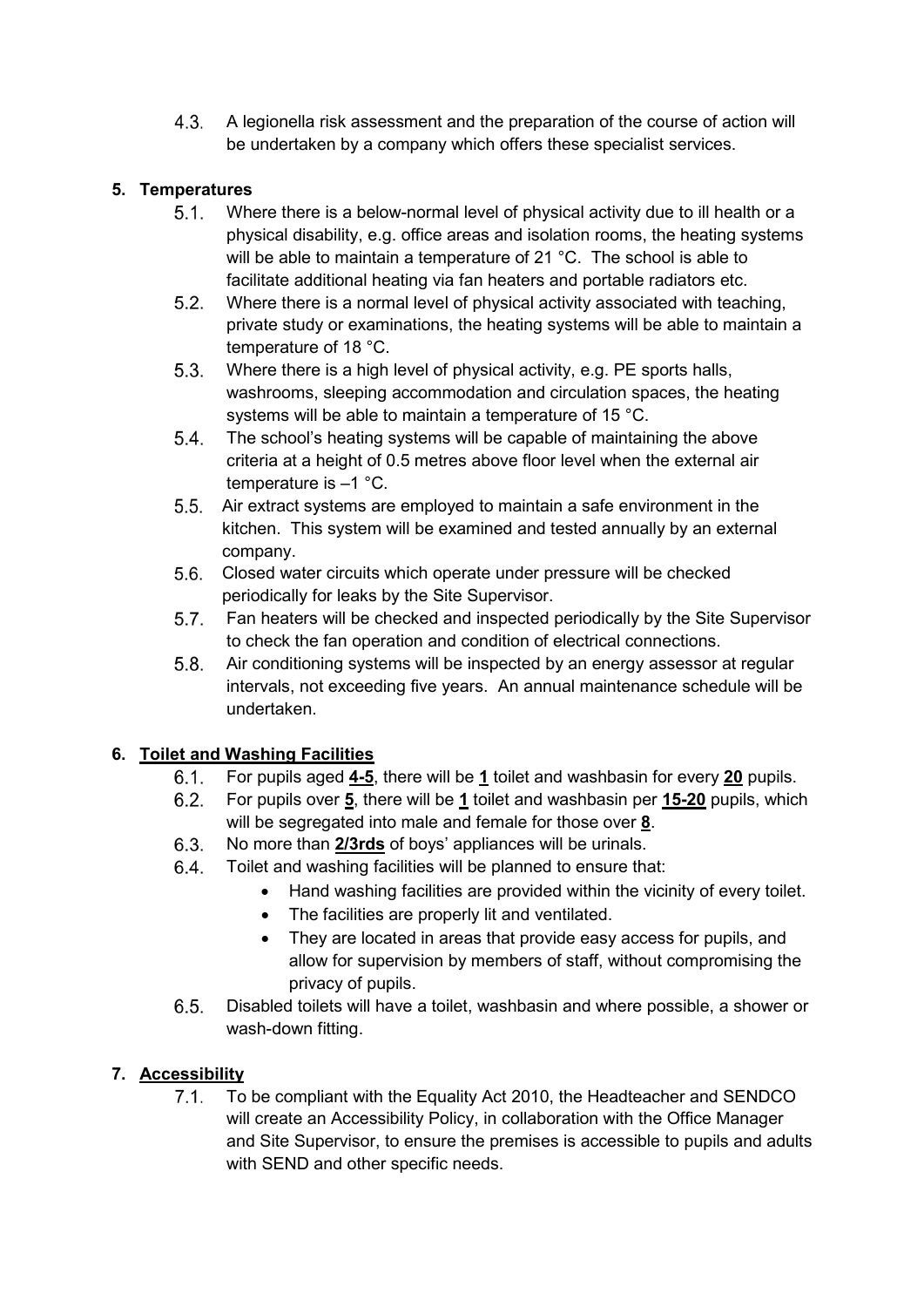- $7.2.$ The Accessibility Policy will include the health and safety needs of pupils with SEND.
- $7.3.$ The school will take account of its Accessibility Policy when managing and maintaining the school site.

## **8. Drainage**

- 8.1. The Site Supervisor will carry out regular checks to ensure that there is adequate drainage for hygiene purposes and for the disposal of waste water and surface water – external drainage specialists will be called in should problems arise.
- 8.2. The Site Supervisor will ensure gutters are regularly cleaned. Ponding on roofs will be dealt with as a matter of urgency as it can cause deterioration of roof finishes and in severe cases can overload roofs contributing to structural failure.

## **9. Lighting**

- 9.1. Lighting will be appropriate for a learning environment.
- 9.2. Where possible, natural lighting will be used.
- 9.3. In classrooms, adequate views will be available to the outside, to ensure comfort and avoid eye strain. In other rooms, adequate views will be available to the outside, where possible.
- 9.4. Lighting controls will be easy to use.
- 9.5. Blinds or other window covers will be provided, to avoid glare or excessive sunlight.
- 9.6. External lighting will be provided to ensure safe pedestrian movement after dark.
- 9.7. Car parks will be well lit.
- 9.8. Outdoor sports facilities and playing fields do not have floodlights as they are never used after dusk.
- 9.9. Emergency lighting will be provided for areas which are accessible after dark.
- 9.10. As pupils with SEND can have additional needs, the school will cater for these. Some of these needs may include:
	- Ensuring the school has colour and contrast, which helps in locating doors and handles, stairs and steps.
	- Avoiding glare, including high gloss paint.
	- Using light sources, such as high frequency fluorescent luminaires, to avoid subliminal flicker.
	- To avoid accidents, large areas of glazing on the school entrance doors have frosted squares up to adult height. All other glazing on doors are marked with half panels.
- The Site Supervisor will arrange for fixed electrical systems to be tested around the school site. This will cover all of the electrical wiring within the buildings and grounds, including:
	- External lighting and supplies
	- Main panels
	- Distribution boards
	- Lighting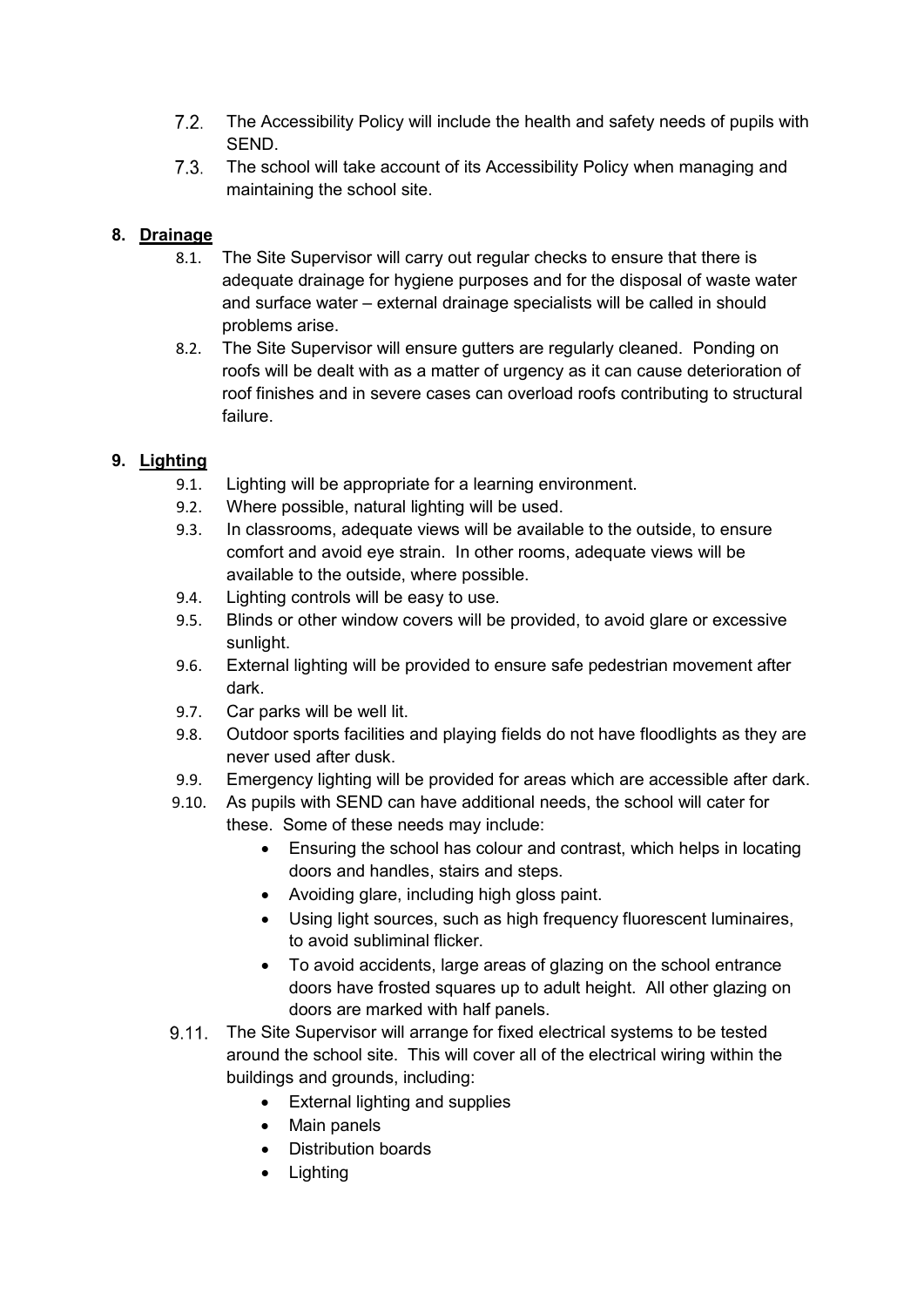- Socket outlets
- Air conditioning
- Other fixed plants

#### **10. Security**

- 10.1. The Site Supervisor and the Office Manager will make adequate security arrangements for the grounds and buildings, including, but not limited to, ensuring:
	- Each building is securely locked and alarmed each night.
	- Security systems are maintained and serviced regularly.
	- Each building has a secure entrance.
	- The school's perimeters are sufficiently secure.
- The Visitor Policy addresses the school's approach to ensuring the safety and security of all staff members, pupils and visitors. The Site Supervisor will ensure the school's security arrangements are adequate for the effective safeguarding of pupils and adhere to the expectations of the DfE, the LA and any local safeguarding partners, where possible.

#### **11. Lettings**

- 11.1. The Office Manager will be responsible for lettings and will ensure that he health, safety and welfare of pupils are safeguarded, and their education is not interrupted by others.
- 11.2. The school's Lettings Policy will be adhered to at all times.
- When letting to commercial businesses, the school will first seek the permission of the ESFA.
- 11.4. Hirers will make an application for hire through the Lettings Policy to the governing board.
- 11.5. When determining whether to approve an application; the governing board will consider the following factors:
	- The type of activity
	- Possible interference with school activities
	- The availability of facilities
	- The availability of staff
	- Health and safety considerations
	- The school's duties with regards to the prevention of terrorism and radicalisation
	- Whether the letting is deemed compatible with the ethos of the school
- 11.6. An application will not be approved if the hirer's purpose:
	- Is aimed at promoting extremist views.
	- Involves the dissemination of inappropriate materials.
	- Contravenes the statutory Prevent duty.
	- Is likely to cause offence to public taste and decency (except where this is, in the opinion of the Trust, balanced or outweighed by freedom of expression of artistic merit).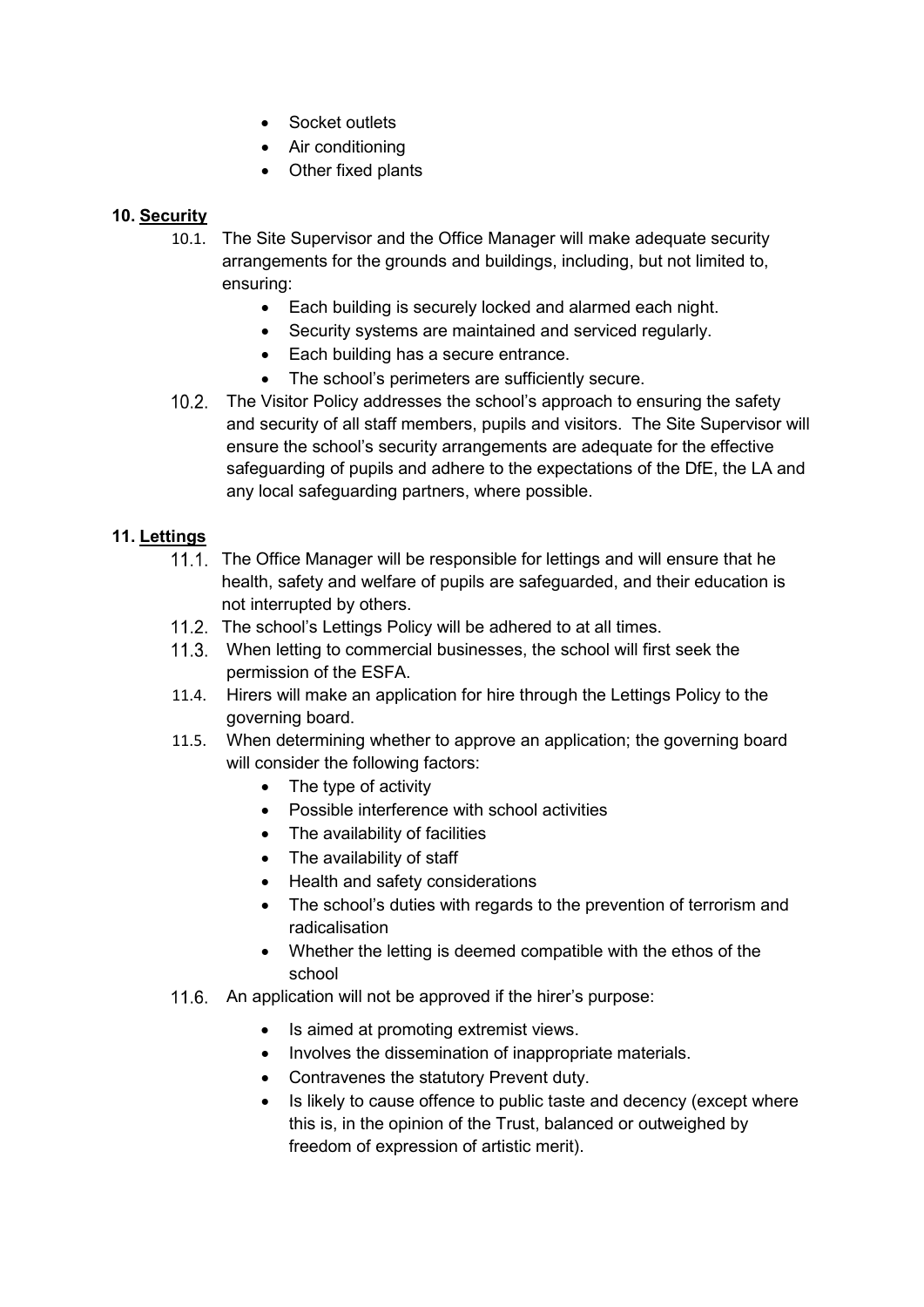- 11.7. Where services of activities are provided by the governing board under the direct supervision or management of school staff, the school's arrangements for child protection will apply, in line with the Safeguarding and Child Protection policy. Where services or activities are provided separately by another body, these arrangements may not apply; therefore, the governing board will:
	- Seek assurance that the body concerned has appropriate child protection and safeguarding policies and procedures in place.
	- Ensure safeguarding requirements are included in any transfer of control agreement (i.e. lease or hire agreement), as a condition of use and occupation of the premises.
	- Inform the body that failure to comply with these requirements would lead to termination of the agreement.

## **12. Weather**

- 12.1. The Site Supervisor will ensure that the school buildings provide reasonable resistance to penetration by rain, snow, wind and moisture from the ground by conducting regular visual checks.
- 12.2. Any issues identified will be relayed to the Office Manager.

## **13. Evacuations**

- 13.1. The Site Supervisor will ensure there is sufficient access so that emergency evacuations can be completed safely for all pupils, including those with SEND, by ensuring that all entries and exits are kept clear and unobstructed, and by carrying out regular checks.
- 13.2. To ensure the safety of pupils with SEND, the Site Supervisor will liaise with the SENDCO to establish the needs of pupils.
- 13.3. Any issues will be reported to the governing board and SENDCO, where appropriate.
- When assessing the safety of the school, the Fire and Emergency Policy will be considered, and reviews will be made where necessary.

#### **14. Suitability**

- The Site Supervisor will maintain the school by referencing the Environmental Health Authority's appropriate documentation, to avoid being condemned.
- 14.2. The Site Supervisor and Office Manager will further ensure that, in terms of the design and structure of school buildings, no areas of the school compromise health or safety.

## **15. Fire Safety**

- 15.1. School premises, accommodation and facilities will be maintained to a standard that ensures, so far as is reasonable, the health, safety and welfare of pupils and staff.
- 15.2. Fire risk assessments will be undertaken to identify the general fire precautions needed to ensure the safety of occupants in case of a fire. Those completing fire risk assessments, or providing advice in relation to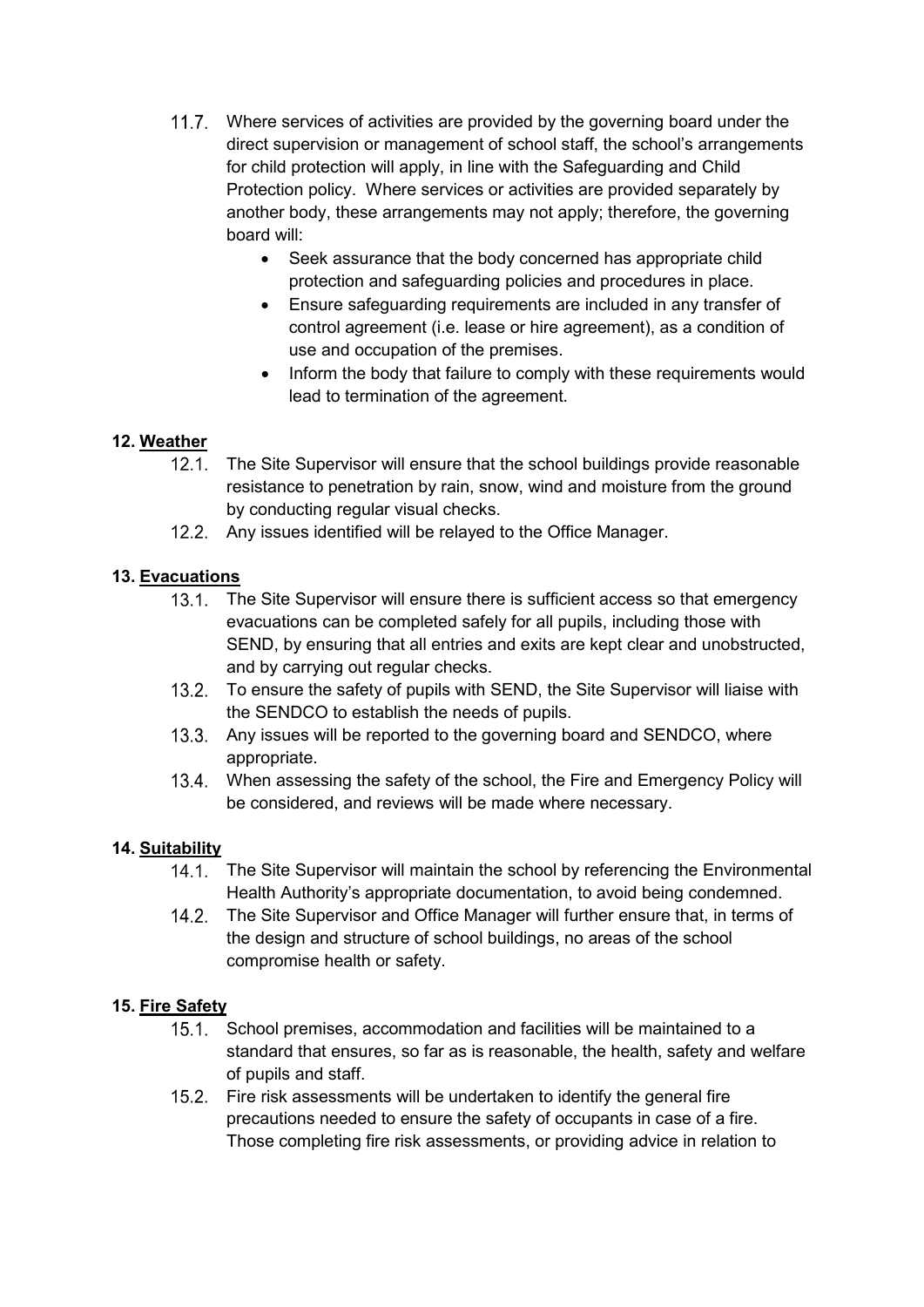them, will be appropriately qualified or experienced. Risk assessments will be updated if there are any significant changes to the premises.

- 15.3. Procedures will be in place for reducing the likelihood of fire including fire detection and alarm systems. Fire detection and alarm systems will have a weekly alarm test. In systems with multiple manual call points, a different one will be tested each week, so that all are eventually included in the schedule of testing over a period of time
- 15.4. The Site Supervisor will ensure all fire doors remain in efficient working order and should be regularly checked and maintained.
- 15.5. Staff and pupils will be familiarised with emergency evacuation procedures.
- 15.6. All school procedures and provisions relating to fire safety are outlined in the school's Fire and Emergency Policy.

#### **16. Catering**

 $16.1.$ The Office Manager and Headteacher, in consultation with the Catering Manager, will ensure that where food is served there are adequate facilities in place for its hygienic preparation, serving and consumption.

#### **17. Cleaning**

- 17.1. The Office Manager will be responsible for cleaning staff and will ensure that classrooms and other parts of the school are maintained in a tidy, clean and hygienic state by monitoring standards. Staff are expected to report issues to the Site Supervisor in the first instance and the Office Manager after that.
- Adequate measures are taken to prevent condensation and noxious fumes in kitchens and other rooms.
- 17.3. COSHH guidelines are adhered to at all times.

#### **18. Acoustics**

- 18.1. Learning spaces will be designed in a way to enable people to hear clearly, understand and concentrate.
- 18.2. There will be minimal disturbance from unwanted noise.
- 18.3. Some learning spaces, such as music rooms or open areas, will require higher acoustic standards.

#### **19. Maintenance**

- 19.1. The Office Manager will, in collaboration with the Site Supervisor and Headteacher, ensure that there is a satisfactory standard and adequate maintenance of decoration by implementing the school's planned maintenance programme, including the statutory and best practice checks outlined in the Health [and Safety Audit](#page-11-0) (see Appendix 1).
- 19.2. Most of this work will take place during holiday periods, but smaller tasks may be completed during term time.
- 19.3. A number of documents will be held to assist in managing the estate and ensure it is safe for all users. These will include certificates and details of all statutory examinations, testing and remedial work.

#### **20. Furnishings**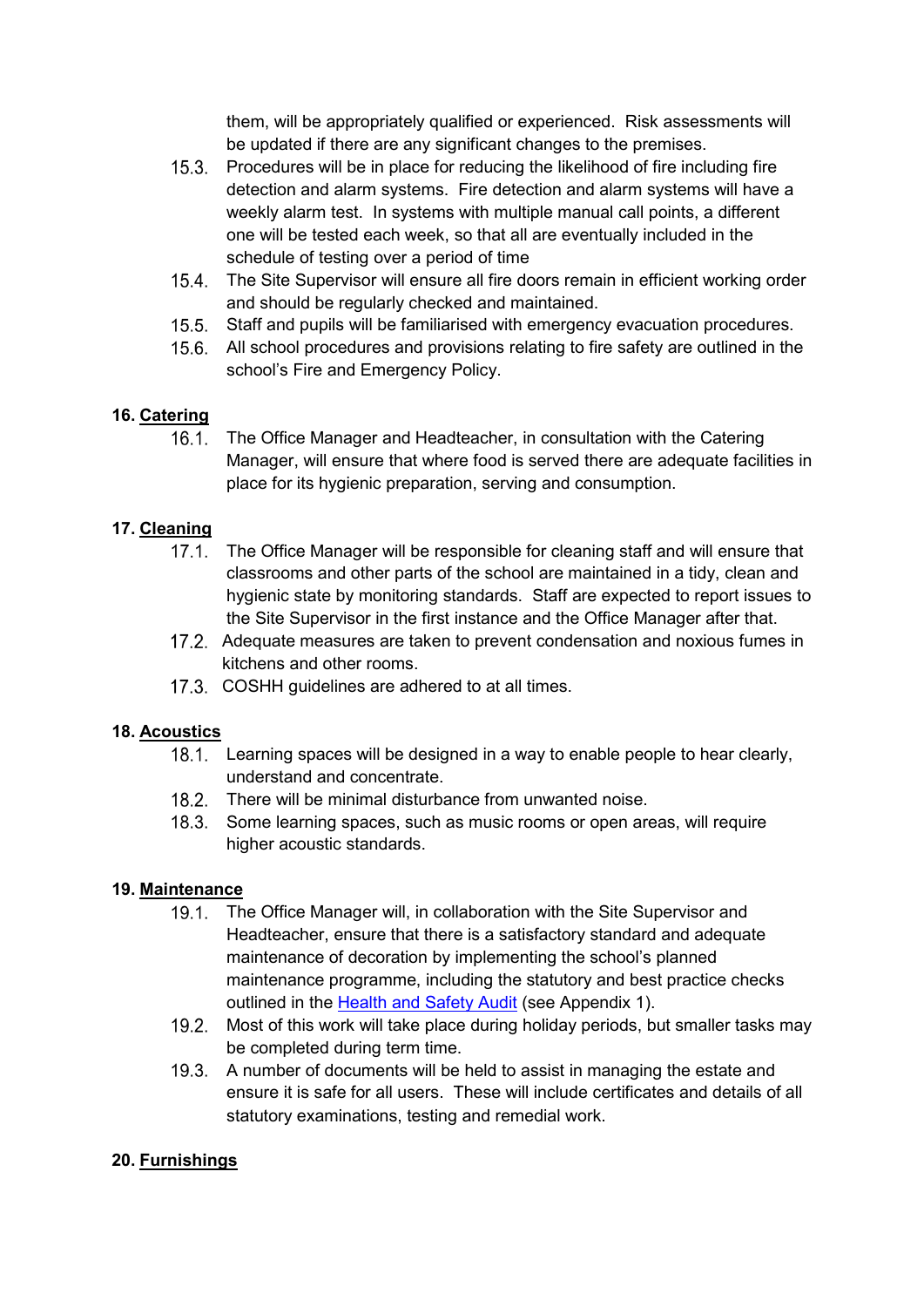- 20.1. The Office Manager, in consultation with the Headteacher and relevant heads of department, will ensure that the furniture and fittings are appropriately designed for the age and needs (including any SEND or medical conditions) of all pupils registered at the school.
- 20.2. Consideration will be given to specific requests for furniture and fittings generated as a result of any review of furniture and fittings conducted by the Site Supervisor.

#### **21. Playing Fields**

- 21.1. Under section 77 of The School Standards and Framework Act 1998, playing fields are protected from development.
- Any playing fields which have been in use as playing fields for over 10 years are protected.

#### **22. Grounds**

- 22.1. The Office Manager, in consultation with the Headteacher, Deputy Headteacher and relevant heads of department, will ensure that there are appropriate arrangements for providing outside space for pupils to play and exercise safely.
- 22.2. The condition of all playground areas will be monitored by the Site Supervisor and deficiencies addressed.
- 22.3. The school will ensure, as far as reasonably practicable, that the premises are safe and without risks to health. This includes external areas and means of access to and from the school.
- 22.4. The school will ensure risks associated with individuals entering or leaving the school estate are assessed and the school perimeter will be secured and controlled accordingly. The Site Supervisor will conduct a visual inspection of the grounds each morning before pupils begin arriving.
- 22.5. There is clear segregation and delineation of pedestrian and vehicular access routes, and separation of parking and playground areas.

#### **23. Health and Safety Audit**

- 23.1. The Office Manager will ensure that the school's premises are subject to a regular [Health and Safety Audit](#page-11-0) (see Appendix 1) conducted by the Site Supervisor.
- 23.2. The Site Supervisor will monitor that health and safety risk assessments are completed annually for each department.
- 23.3. Any risks identified will be formally recorded, assessed and managed. This will include taking appropriate preventative and protective measures.
- 23.4. As well as formal risk assessments undertaken by competent persons, staff and pupils will be encouraged to report risks, and there will be a system in place to formally record and act on issues raised.
- $23.5.$ Risk assessments will be reviewed regularly and kept up-to-date. This could be as a result of changed circumstances such as bringing in new equipment, using an area for a different purpose or if someone reports a hazard.
- 23.6. Health and safety monitoring arrangements will be referred to when carrying out any repairs, maintenance and improvement projects.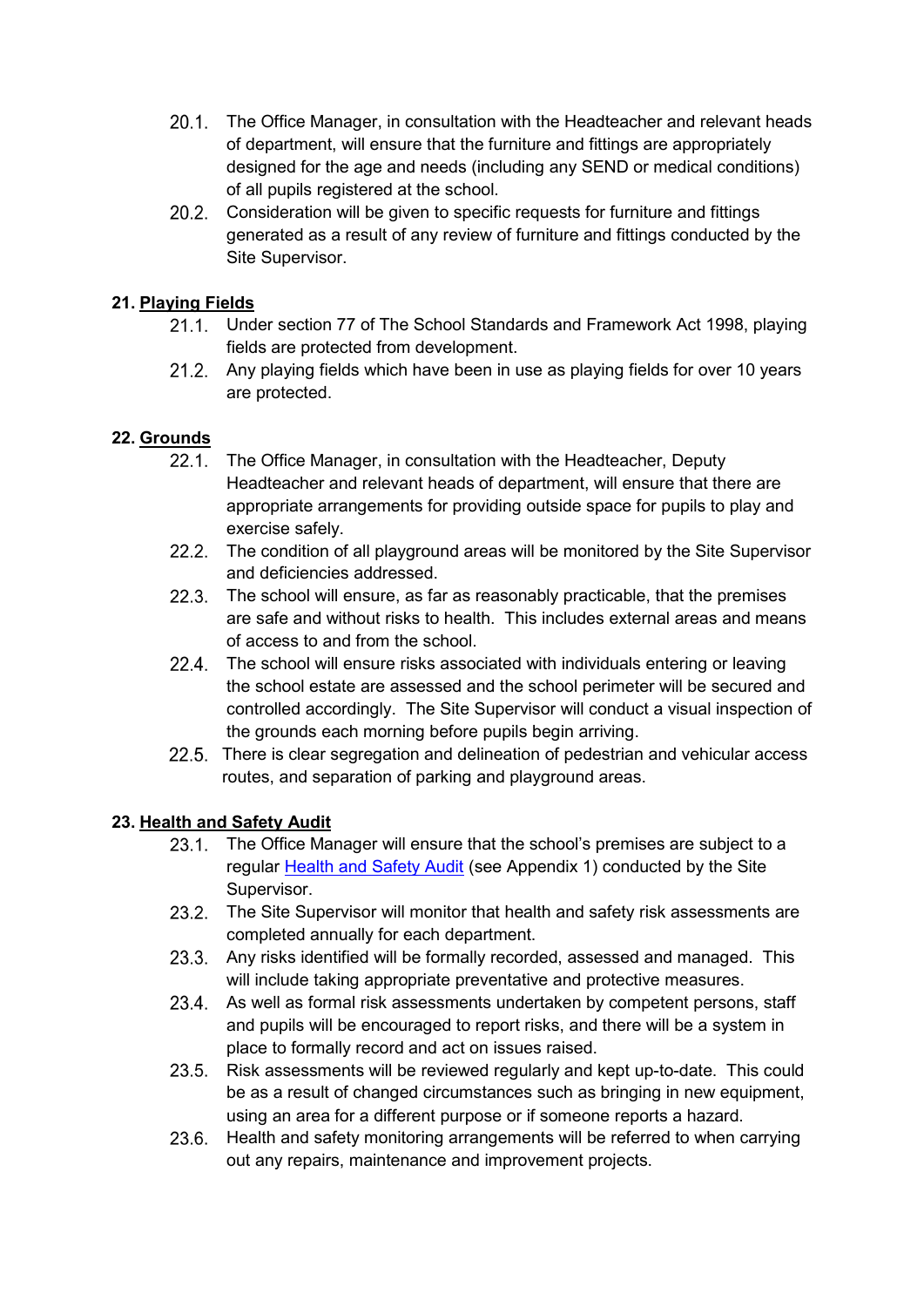#### **24. Electrical Testing and Inspection**

- 24.1. A PAT exercise will take place annually. Fixed wiring will be tested at least once every five years.
- 24.2. All electrical testing will be carried out by a competent person.

## **25. Other Equipment, Systems and Storage**

25.1. The school will ensure equipment used for physical education is safe to use. To ensure that equipment is maintained in a safe condition, it will be regularly inspected.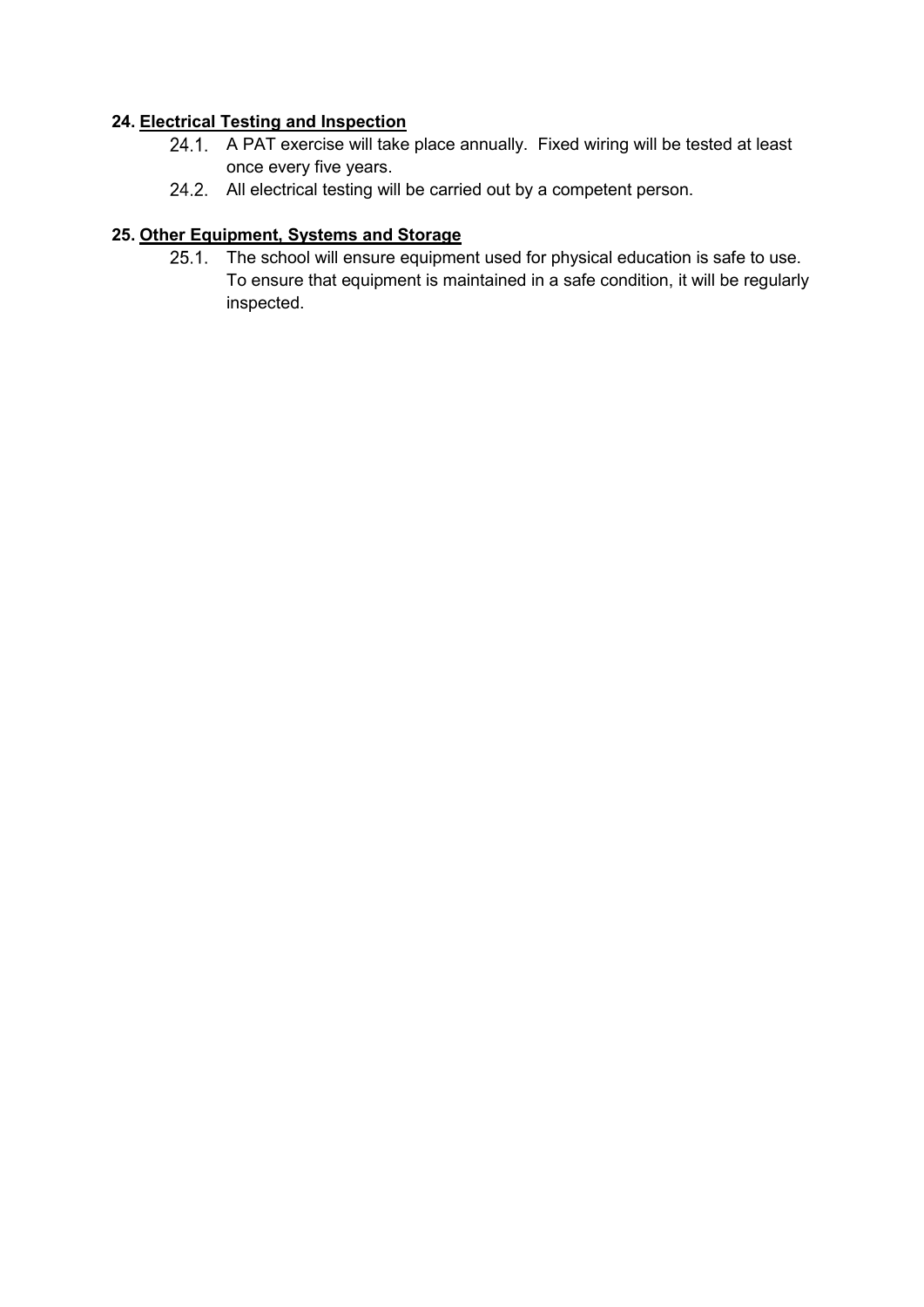#### **Appendix 1 - Health and Safety Audit**

<span id="page-11-0"></span>

| <b>Aspect</b>                                                                 | <b>Existing</b><br>document (Y/N) | <b>Requirement</b>                                                                                                                                                             | <b>Review date</b> |
|-------------------------------------------------------------------------------|-----------------------------------|--------------------------------------------------------------------------------------------------------------------------------------------------------------------------------|--------------------|
| Access audit                                                                  |                                   | Survey, report and access statement covering learning, teaching and physical access.                                                                                           |                    |
| Air conditioning                                                              |                                   | Dependent on refrigerant gas used, testing and servicing quarterly, six monthly or<br>annually. Regular inspection required. ACEA - A/C Energy assessment every five<br>years. |                    |
| Asbestos                                                                      |                                   | Asbestos register and management plan.                                                                                                                                         |                    |
| Car parking and<br>vehicle/pedestrian<br>segregation                          |                                   | General risk assessment required.                                                                                                                                              |                    |
| <b>Building and</b><br>grounds condition<br>survey                            |                                   | Inspection of building and facilities for asset management planning (AMP).                                                                                                     |                    |
| Classroom<br>assessment                                                       |                                   | Annual assessment with termly review.                                                                                                                                          |                    |
| Control of<br>substances<br>hazardous to health<br>(COSHH) risk<br>assessment |                                   | For storage and use of any hazardous substances.                                                                                                                               |                    |
| Display energy<br>certificate (DEC)                                           |                                   | Requirement for buildings with floor area over 1000m <sup>2</sup> to display the energy use of the<br>school buildings.                                                        |                    |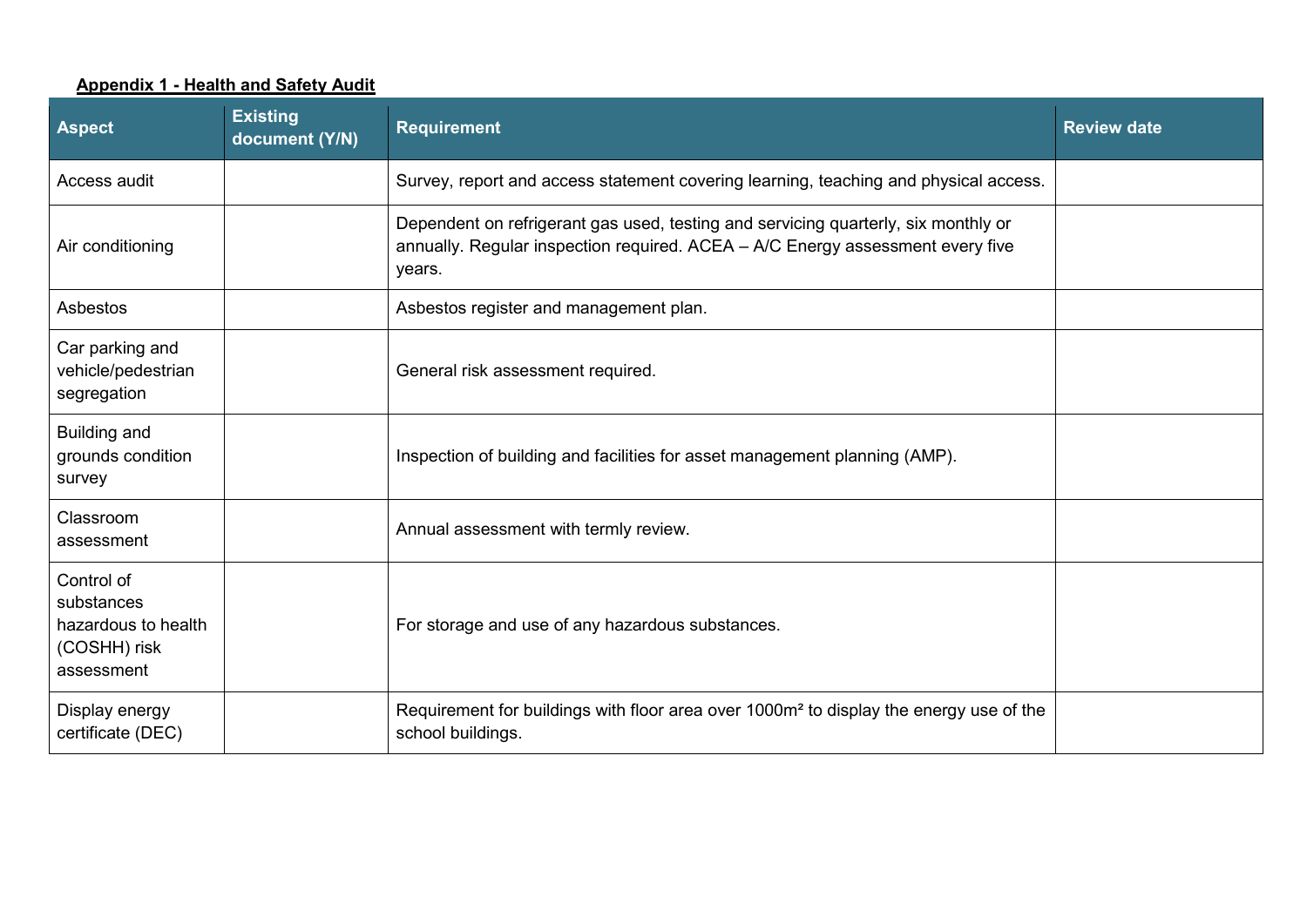| <b>Aspect</b>                                              | <b>Existing</b><br>document (Y/N) | <b>Requirement</b>                                                                                                                     | <b>Review date</b> |
|------------------------------------------------------------|-----------------------------------|----------------------------------------------------------------------------------------------------------------------------------------|--------------------|
| Duct hygiene (air<br>conditioning, plenum<br>heating)      |                                   | Inspection and testing, thorough cleaning routine determined from testing/inspection<br>results.                                       |                    |
| <b>Electrical - Portable</b><br>appliance testing<br>(PAT) |                                   | Safety checking and testing of electrical appliances.                                                                                  |                    |
| Electrical - Fixed<br>wire testing                         |                                   | Testing of all fixed wiring boards and all distribution boards every three to five years.                                              |                    |
|                                                            |                                   | Testing of all distribution boards in mobile accommodation annually.                                                                   |                    |
| Electrical - Stage                                         |                                   | Annual test and inspection by a competent person.                                                                                      |                    |
| lighting                                                   |                                   | Inspection and testing of portable dimmer racks with no fixed cabling, plugs, sockets,<br>flexible leads every three months.           |                    |
| <b>Emergency lighting</b>                                  |                                   | Inspection and testing of system, monthly checks by the <b>premises manager</b> to check<br>functionality and battery discharge tests. |                    |
| Extraction systems,<br>including fume                      |                                   | Inspection and testing of dust extraction equipment.                                                                                   |                    |
| cupboards                                                  |                                   | Local exhaust ventilation.                                                                                                             |                    |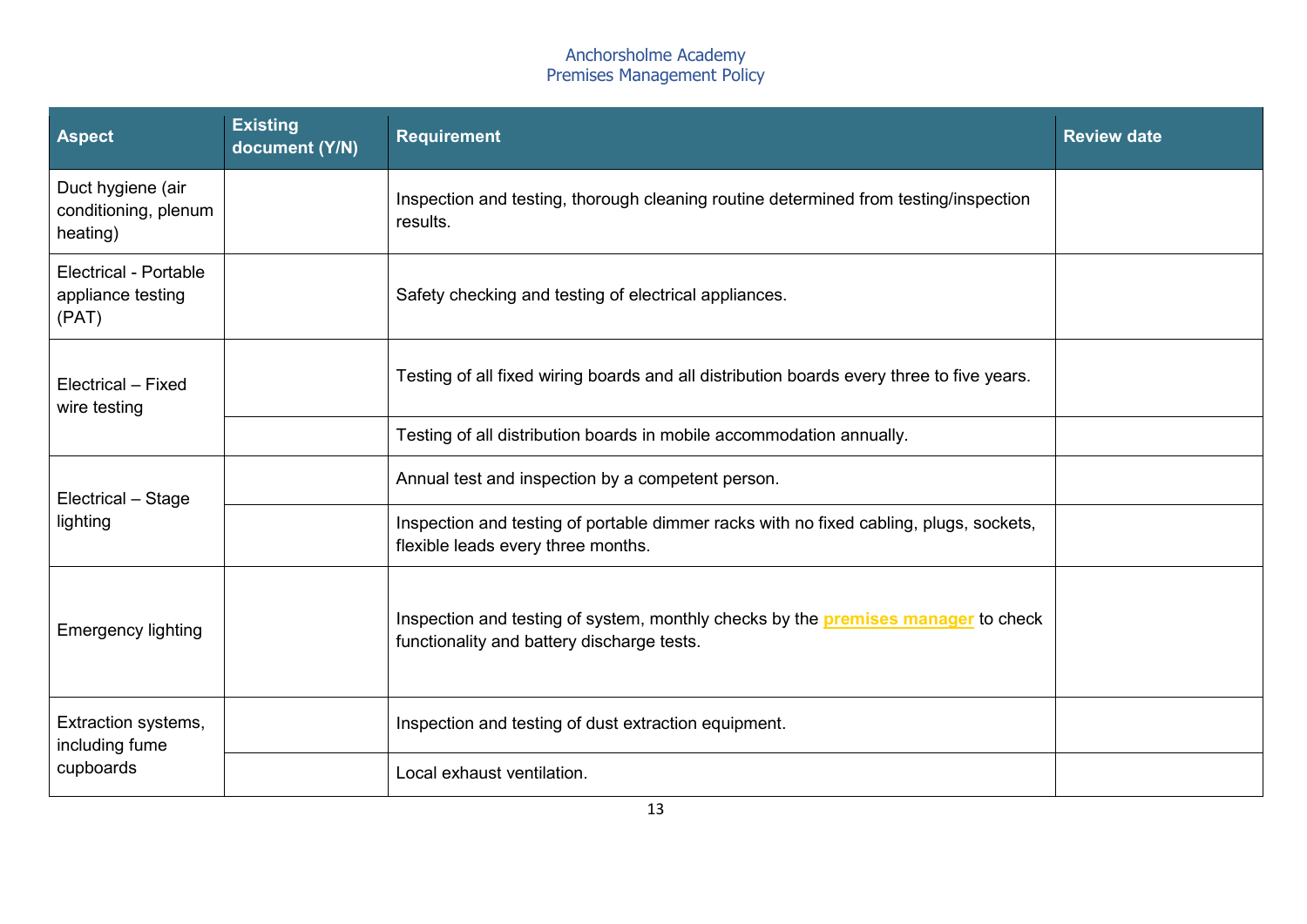| <b>Aspect</b>                        | <b>Existing</b><br>document (Y/N)                                                                                                               | <b>Requirement</b>                                                                                                             | <b>Review date</b> |
|--------------------------------------|-------------------------------------------------------------------------------------------------------------------------------------------------|--------------------------------------------------------------------------------------------------------------------------------|--------------------|
| Fire risk assessment                 |                                                                                                                                                 | Inspection and annual review, or whenever any changes are made that will affect the<br>assessment.                             |                    |
| Fire alarm and<br>detection systems  |                                                                                                                                                 | Weekly fire bell test, six monthly fire drill and annual service and inspection.                                               |                    |
| Fire doors                           |                                                                                                                                                 | Checked regularly to ensure functioning correctly.                                                                             |                    |
| Fire extinguishers<br>and appliances | Inspection and testing of equipment, if a sprinkler is installed, this may need more<br>frequent testing to comply with insurance requirements. |                                                                                                                                |                    |
| First aid equipment                  |                                                                                                                                                 | Regular checks recommended replenishing equipment/stock and replacing out-of-<br>date items.                                   |                    |
| Floor plans                          | Up-to-date floor and roof plans are created when changes are made.                                                                              |                                                                                                                                |                    |
| Fuel oil storage                     |                                                                                                                                                 | Plan of pipework and main isolation points annual update. Visual inspection and<br>maintenance checks on all pipework devices. |                    |
| Gas safety                           | Inspection and certification, identification and location of gas equipment and supplies<br>$-$ update.                                          |                                                                                                                                |                    |
| Gas appliance                        |                                                                                                                                                 | Annual servicing for efficient operation and combustion.                                                                       |                    |
| Gas pipework                         | Visual inspection and testing.                                                                                                                  |                                                                                                                                |                    |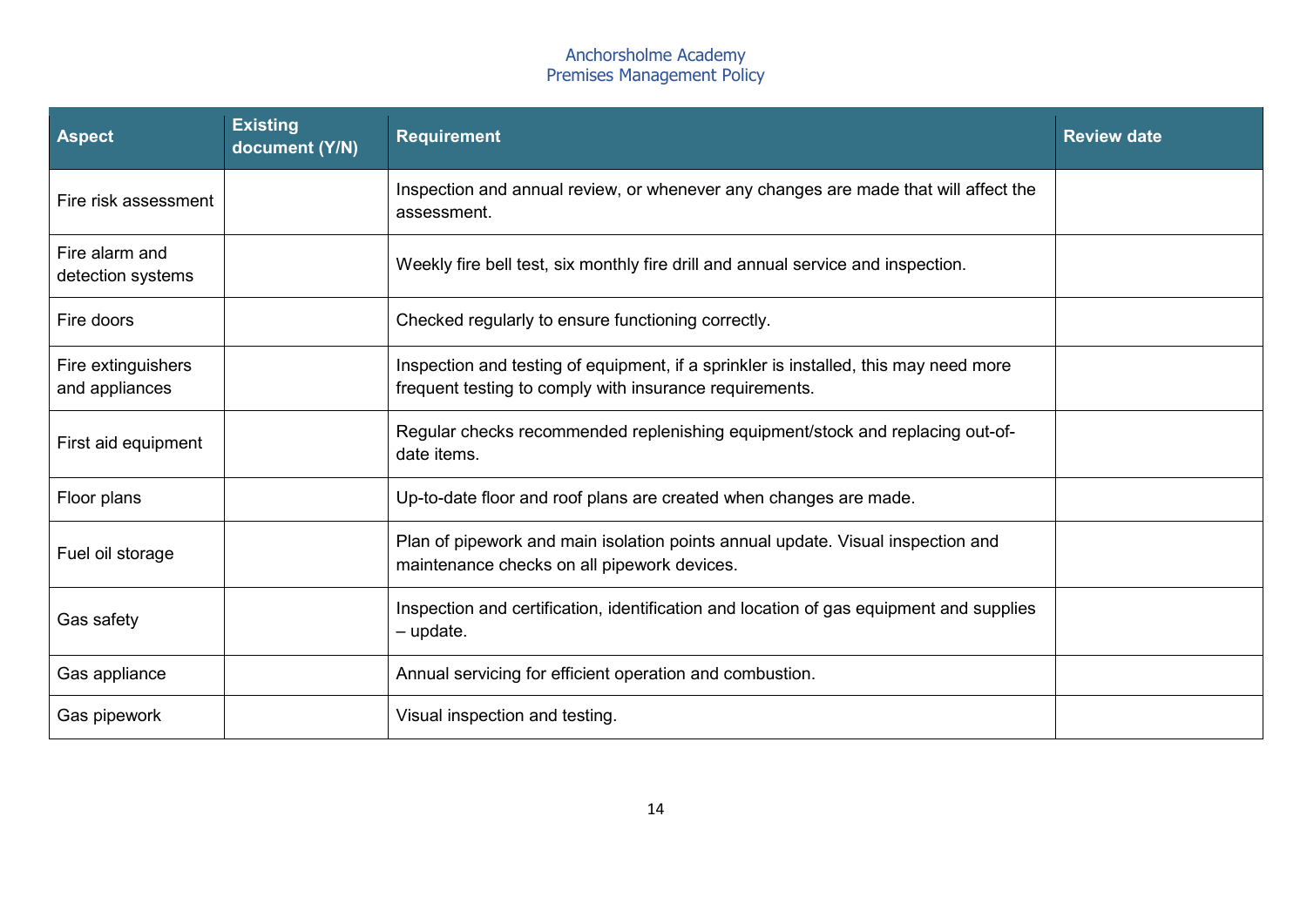| <b>Aspect</b>                             | <b>Existing</b><br>document (Y/N)                                                                                                                     | <b>Requirement</b>                                                                                                                                | <b>Review date</b> |
|-------------------------------------------|-------------------------------------------------------------------------------------------------------------------------------------------------------|---------------------------------------------------------------------------------------------------------------------------------------------------|--------------------|
| Glazing                                   | Requirement to survey buildings to identify where safety glazing should be and<br>ongoing checks that any replacements are with the required glazing. |                                                                                                                                                   |                    |
| Hydrotherapy and<br>swimming pools        |                                                                                                                                                       | Risk assessment updated annually.                                                                                                                 |                    |
| Incoming services<br>and isolation points |                                                                                                                                                       | Do you know where your incoming water, gas and electrical mains are? This is useful<br>for emergency planning in the case of an unexpected event. |                    |
| Lifts and hoists                          | Thorough examination, full maintenance and inspection.                                                                                                |                                                                                                                                                   |                    |
| Lightning conductors                      |                                                                                                                                                       | Inspection and full test to assess adequacy of earthing, evidence of corrosion.                                                                   |                    |
| Mobile classroom<br>stability             |                                                                                                                                                       | Structural inspection of mobile classrooms.                                                                                                       |                    |
| Planned                                   |                                                                                                                                                       | PMP in place for all buildings, plants and equipment.                                                                                             |                    |
| preventative<br>maintenance (PMP)         |                                                                                                                                                       | Current servicing records are available.                                                                                                          |                    |
|                                           |                                                                                                                                                       | Annual maintenance inspections completed.                                                                                                         |                    |
| Fixed playground<br>and gym equipment     | Inspection and testing.                                                                                                                               |                                                                                                                                                   |                    |
| Radon                                     |                                                                                                                                                       | Risk assessment carried out and updated as necessary.                                                                                             |                    |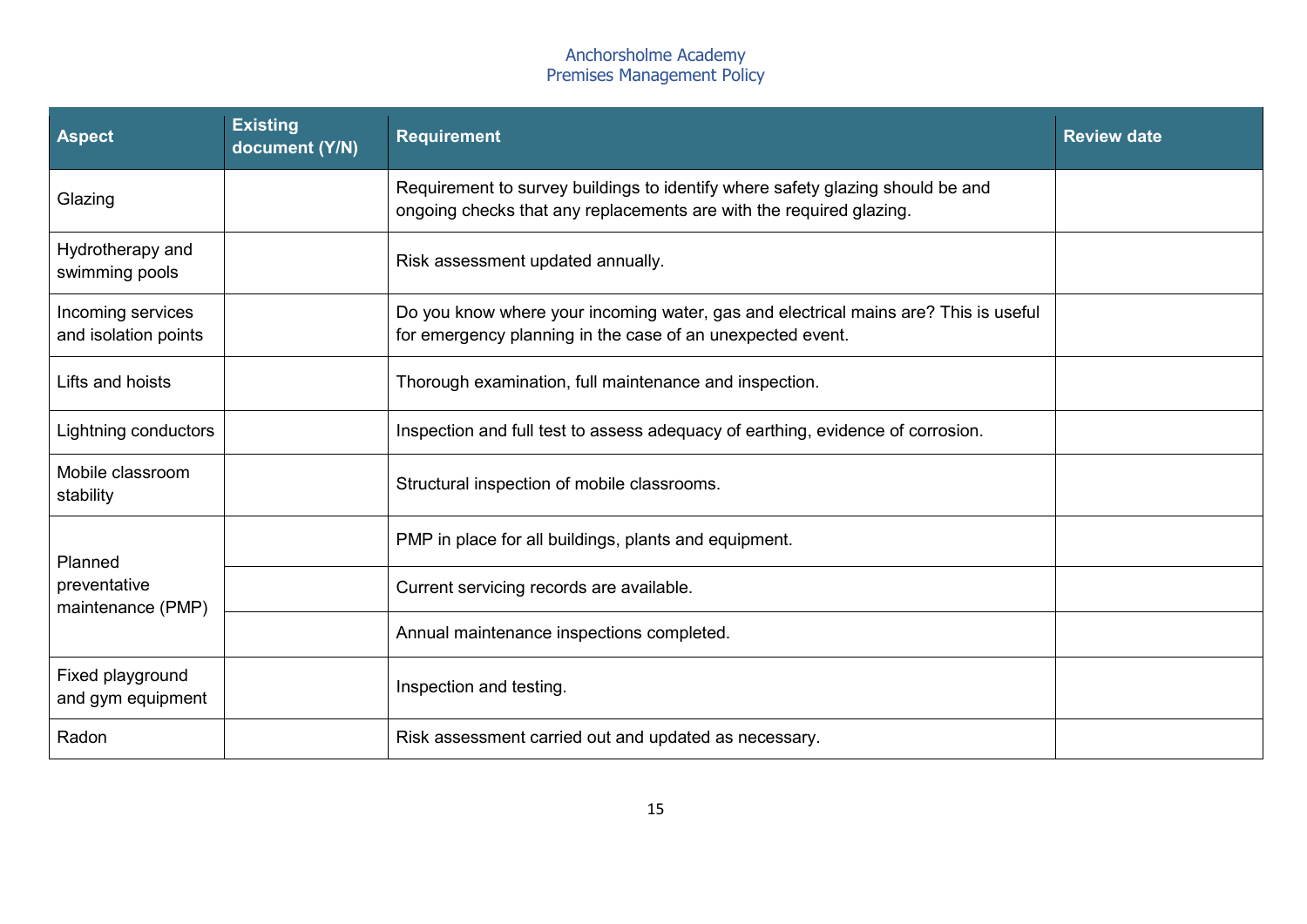| <b>Aspect</b>                                                                                     | <b>Existing</b><br>document (Y/N) | <b>Requirement</b>                                                                                                                                                                                                                 | <b>Review date</b> |
|---------------------------------------------------------------------------------------------------|-----------------------------------|------------------------------------------------------------------------------------------------------------------------------------------------------------------------------------------------------------------------------------|--------------------|
| Shared premises                                                                                   |                                   | Risk assessment carried out and updated as necessary.                                                                                                                                                                              |                    |
| Slips and trips                                                                                   |                                   | Risk assessment carried out and updated as necessary.                                                                                                                                                                              |                    |
| Tree safety                                                                                       |                                   | Risk assessment carried out and updated as necessary.                                                                                                                                                                              |                    |
| Water hygiene and<br>safety, legionnaires'<br>$disease -$<br>water systems, cold<br>water systems |                                   | Risk assessment and management plan for setting control measures where risks of<br>legionella are identified. Visual condition and compliance inspection.<br>Tank condition and water quality checks will be regularly undertaken. |                    |
| Legionnaires'<br>disease - Low<br>pressure hot water<br>systems                                   |                                   | Visual condition inspection. Maintenance checks on all pipe work, devices, valves,<br>pumps, etc.                                                                                                                                  |                    |
| Water and surface<br>temperature                                                                  |                                   | Risk assessment carried out and updated as necessary.                                                                                                                                                                              |                    |
| Workstation<br>assessment                                                                         |                                   | Analysis of all workstations to assess any health and safety risks.                                                                                                                                                                |                    |
| Working at height                                                                                 |                                   | Risk assessment carried out and updated as necessary.                                                                                                                                                                              |                    |
| Working at height -<br>Safety eye bolts and<br>cradles                                            |                                   | Inspection and testing.                                                                                                                                                                                                            |                    |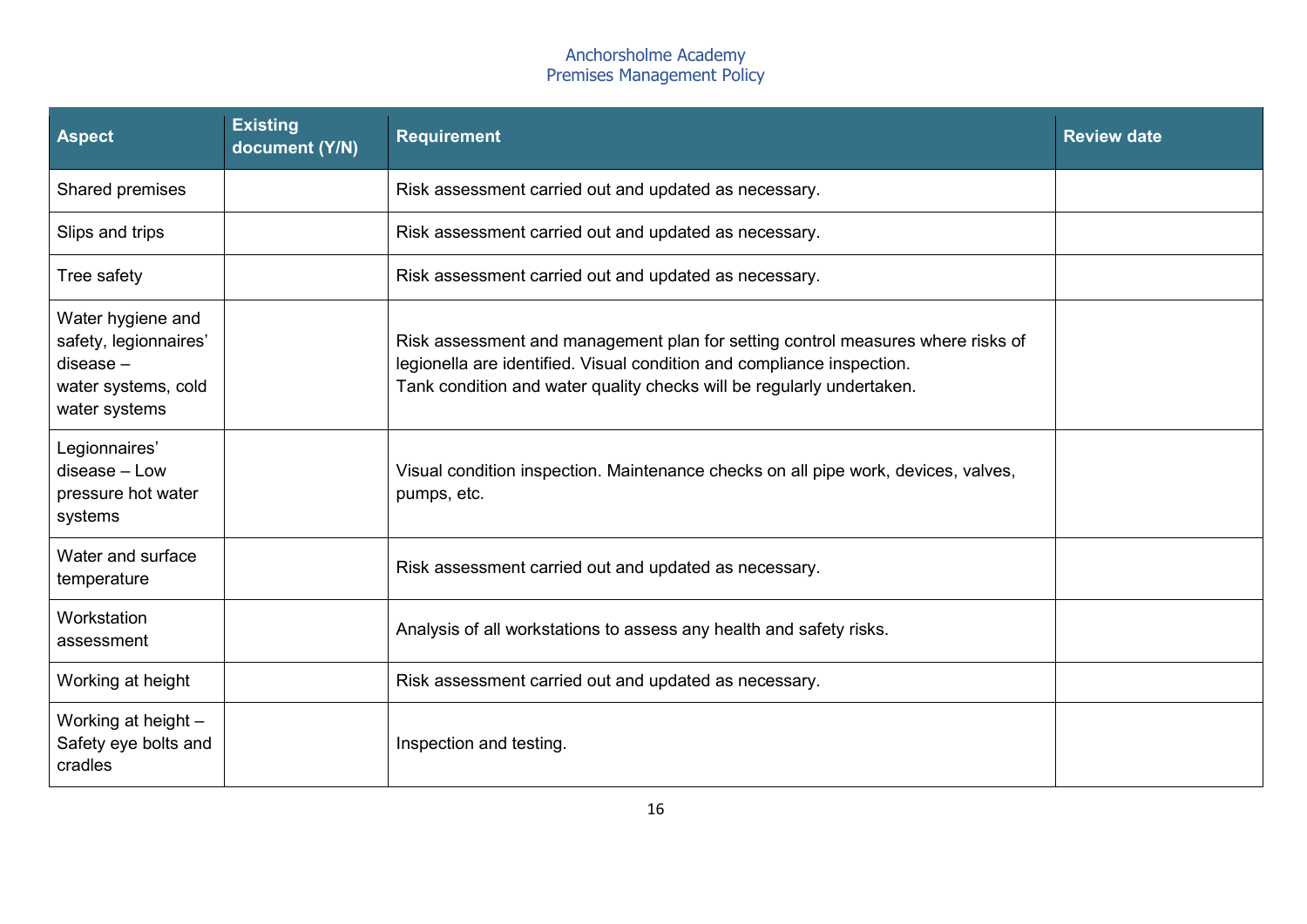## **Appendix 2 - Asbestos Management Checklist**

<span id="page-16-0"></span>

| <b>Criteria</b>                                                                                                                                                                                                                                                                                                                                                                 | <b>Yes</b> | <b>Further action needed</b> |
|---------------------------------------------------------------------------------------------------------------------------------------------------------------------------------------------------------------------------------------------------------------------------------------------------------------------------------------------------------------------------------|------------|------------------------------|
| Is the school management team aware who has the overall legal responsibility for the<br>management and repair of the school buildings? The responsibility for managing<br>asbestos falls to whoever is responsible for maintenance and repair of the school premises -<br>this is the duty holder.                                                                              |            |                              |
| Has the duty holder undertaken a management survey? A management survey should<br>identify what type of asbestos containing materials (ACMs) are present and where they are.                                                                                                                                                                                                    |            |                              |
| Does the management survey highlight the location of ACMs? All areas of the school<br>premises should be included: storerooms; yards; outbuildings; underfloor services; pipes;<br>ceiling voids; corridors, etc.                                                                                                                                                               |            |                              |
| Has the duty holder assessed the potential risk from the ACMs? The assessment should<br>consider the condition of the ACMs, whether they are likely to be disturbed and the action<br>that is necessary to manage the risks.                                                                                                                                                    |            |                              |
| Does the duty holder have a management plan detailing how to manage the risks from<br>any ACMs at your school? The plan should bring together all the available information. It<br>should outline what is going to be done, when it is going to be done, and how it is going to be<br>done – both reactive and planned checks. It should set out clear lines of responsibility. |            |                              |
| Are precautions in place to ensure that anyone who may disturb ACMs is provided<br>with information about any asbestos present? The precautions should ensure anyone in-<br>house or who comes to undertake any work on the premises does not start before they are<br>given the information about any asbestos present.                                                        |            |                              |